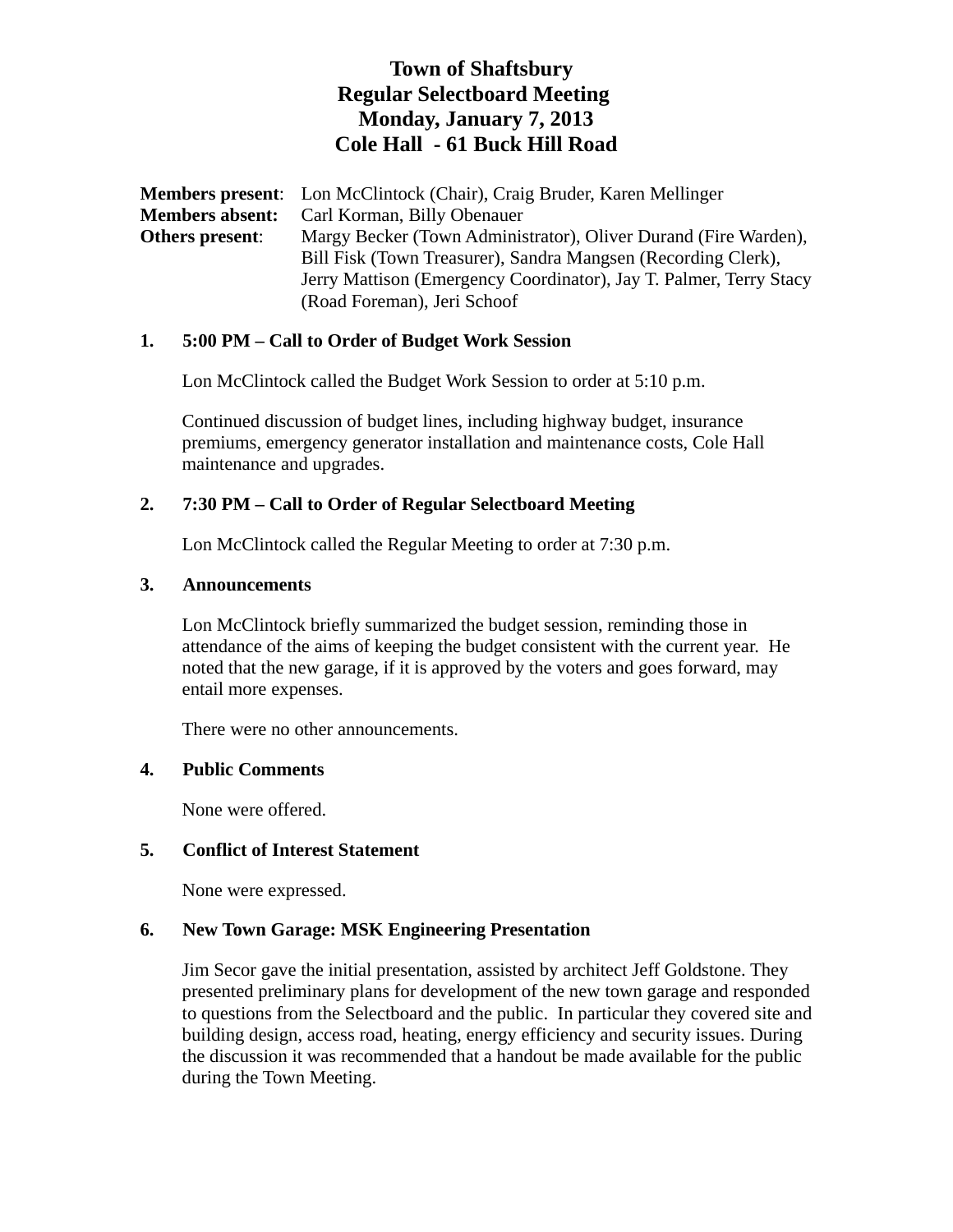# **7. Shaftsbury Fire Department – Radio Upgrades – Status**

Jerry Mattison reviewed the problems encountered with radio communication, in part a result of newly narrowed bandwidth. Problems include dead spots in radio coverage and interference with state police radio (since installation of new Vcom tower at the State Police barracks).

### **8. Purchasing Policy –Waiver for Purchase of Shop Pickup**

The failure of a truck with 250,000 miles on its odometer, with an estimated \$3,000 repair cost, led to a recommendation from the Road Foreman that the truck be replaced with another used vehicle. Terry Stacy has located a replacement vehicle, at a cost of \$4,000. Funds are available from the gravel budget, which has been underspent in the current fiscal year.

#### **MOTION. To authorize the purchase of a replacement pickup truck at a cost of \$4,000. Moved by Karen Mellinger; seconded by Craig Bruder. Carried 3-0-0.**

### **9. Town Highway Access (Curb Cut) Ordinance – 4th reading**

a) Review of Draft

Selectboard members have reviewed the draft proposal. The Development Review Board has forwarded comments, which were reviewed at the meeting. Lon McClintock updated the existing draft based on Development Review Board comments and Selectboard discussion.

### **MOTION. To adopt the proposed Town Highway Access Ordinance as presented and amended at this meeting. Moved by Karen Mellinger; seconded by Craig Bruder. Carried, 3-0-0.**

b) Determination of whether Ordinance applies to Legal Trails

Selectboard members are in agreement that access to Legal Trails is better treated in a separate ordinance.

### **10. Emergency Management – Generator Installation**

Issues were examined during the Budget Work Session.

### **11. Town Administrator's Report**

a) Zoning Bylaw Amendments – Open Space Subdivision

Margy Becker noted that a public hearing will be necessary.

b) VSP - Neighborhood watch – schedule special meeting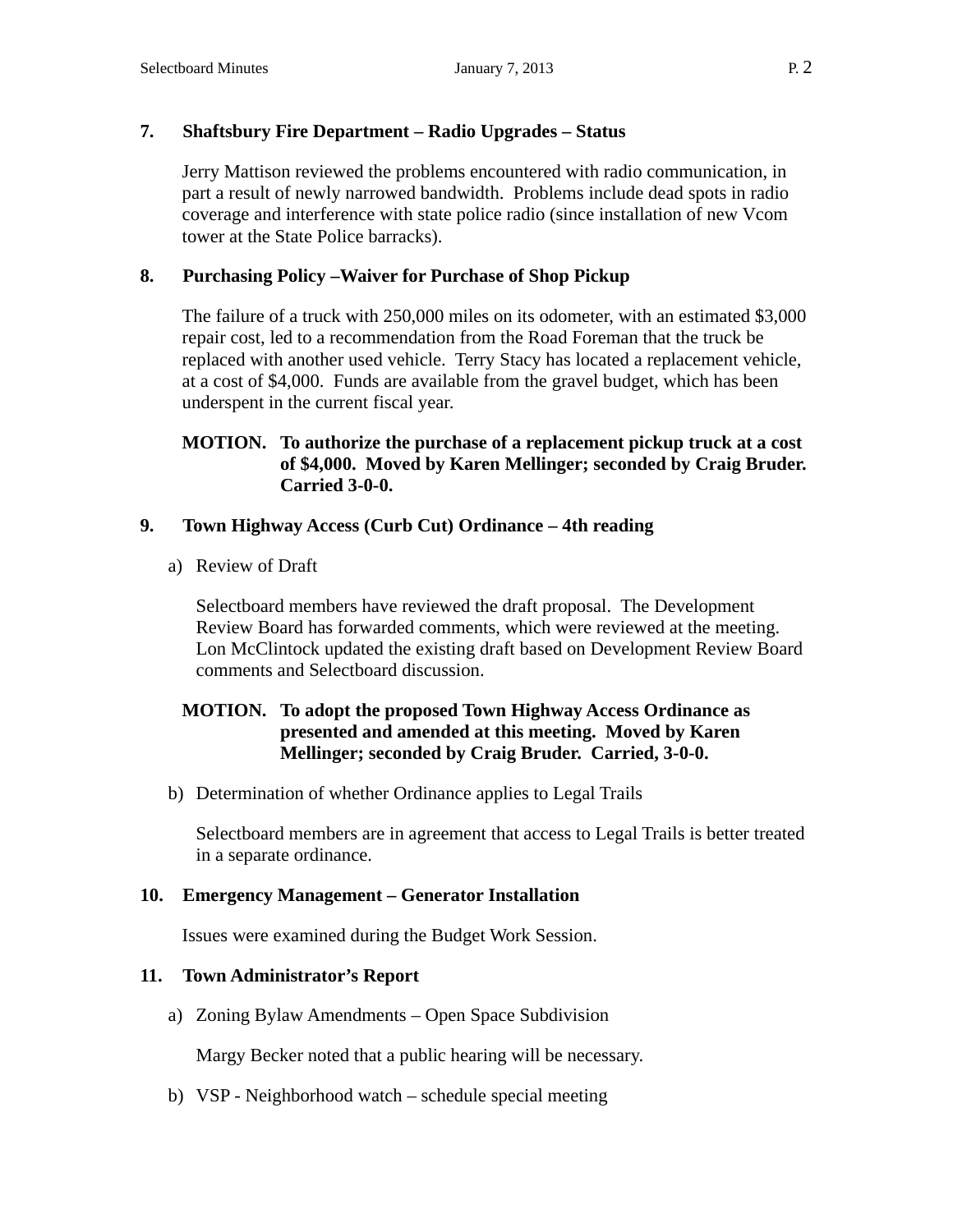The need for a special meeting was noted.

In addition, Margy Becker reported on several other matters:

The recent state survey of the town's water system infrastructure (which takes place every five years) has been completed; Shaftsbury has received an outstanding review. The need for a few small upgrades in the future (e.g., backflow protection) is noted in the report.

An appeal to the Vermont Traffic Committee has been made for a lower speed limit on Rte. 7A within the Village. The reduction requested is from 35MPH to 25MPH.

There is a heating problem in Cole Hall. Heat is not easily controlled, and replacement of the control unit with a two-stage thermostat may be helpful. The staff working at Cole Hall need to be able to troubleshoot when the system fails to work properly. Margy Becker is further investigating options.

#### **12. Other Business**

Margy Becker reported that Merton Snow had asked whether the Selectboard would agree to place the question of tax-exempt status for the Shaftsbury Taconic Grange on the ballot for Town Meeting. Selectmen agreed to place the question on the ballot, since it had passed 5 years earlier by a wide margin.s

- **MOTION. To Place the Grange question on the ballot. Moved by Karen Mellinger; seconded by Craig Bruder. Carried, 3-0-0.**
- **MOTION. To rescind the previous motion. Moved by Karen Mellinger; seconded by Craig Bruder. Carried, 3-0-0.**
- **MOTION. To place on the ballot consideration of the tax exempt status for the Grange for a period of five years beginning in fiscal 2014. Moved by Karen Mellinger; seconded by Craig Bruder. Carried, 3-0-0.**
- 13. Minutes Dec.  $13<sup>th</sup>$  special; Dec. 17 regular meeting; Dec.  $22<sup>nd</sup>$  &  $1/03/13$ **Specials**
	- **MOTION. To approve the minutes of Dec 13, 2012, special meeting, as circulated. Moved by Karen Mellinger; seconded by Craig Bruder. Carried, 3-0-0.**
	- **MOTION. To approve the minutes of the Dec 17, 2012, regular meeting, as circulated. Moved by Karen Mellinger; seconded by Craig Bruder. Carried, 3-0-0**

Consideration of the other sets of minutes is deferred.